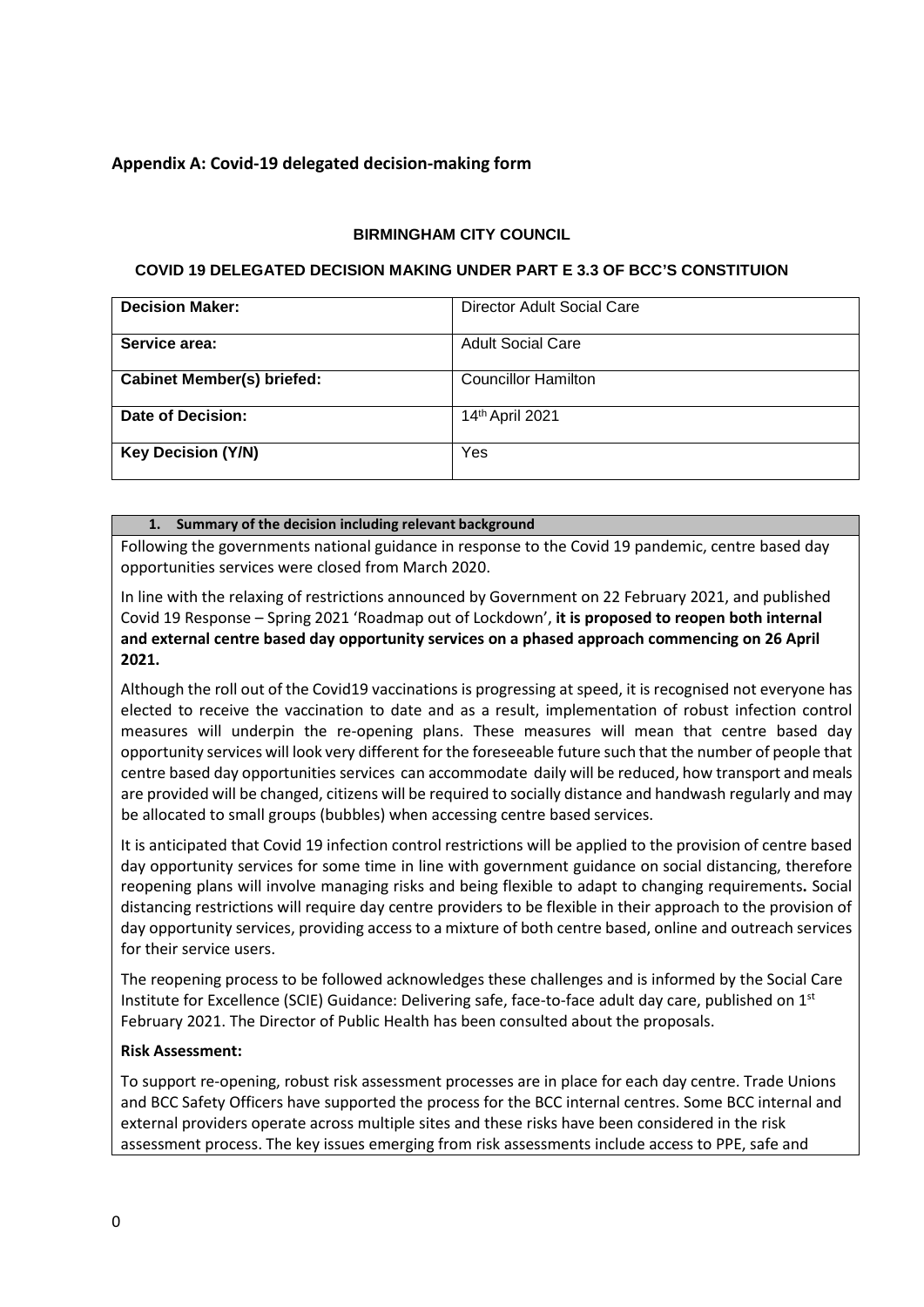efficient use of transport, provision of meals and refreshments, cleaning regimes, signage, size of rooms to be accessed and impact on daily attendance numbers due to social distancing requirements.

**Phased reopening:** To support phased re-opening each provider is required to operate robust plans for their service to safely reopen and provide appropriate covid compliant services within centre based day opportunity services that involves the input of families, social workers and service providers. When considering how to safely operate the service within the current and potential future restrictions related to covid guidance, providers and social workers will need to reassess citizens needs.

### **Vaccinations and Testing:**

Since February 2021, both internal and external providers have been able to register for testing through the National Testing Programme and have been sent details to access national testing webinars designed for day centre providers.

The DHSC have recently completed a 3-week rapid lateral flow testing pilot in 13 adult day care centers across England, for staff and service users. The purpose of this pilot was to understand the usability of lateral flow self-tests for day care centers and to identify any improvements that could support centers and staff to follow a testing regime to support safer services. On 8th April 2021 the Adult Social Care NHS Test and Trace notifications service announced that they are still in the process of evaluating the pilot findings including considering improvements to the current testing experience and will provide further updates over the next few weeks. PCR testing remains available for staff, including volunteers.

As of 13<sup>th</sup> April 2021, all people over the age 50 have been offered or may have already received the first Covid-19 vaccination and increasingly the second, including health and social care staff and those who are classed as Clinically Extremely Vulnerable as well as carers. This will include the majority of day centre service users and their carers.

The decision to accept a vaccination offer is not compulsory and the Council has no way of identifying which citizens have been vaccinated and those who may not be able to have the vaccine due to medical reasons. In addition, even when staff or service users have had both doses of the Covid 19 vaccine, there remains no absolute guarantee that they will not become ill from Covid 19. The situation remains one of unpredictability due to the risk from variants which could arise at any time therefore, there will remain an unquantified level of risk to be managed when adults return to centre based day opportunities services.

# **Re-assessing needs and preferences:**

It is recommended by SCIE that conversations about the support citizens and their carers will need takes place as soon as possible after a date for reopening is confirmed. BCC and external provider teams have been maintaining regular contact with citizens and their carers throughout the lock down period and as the government 'Roadmap out of Lockdown' guidance for re-opening was published, a process for reassessing needs and preferences was started to be implemented in anticipation of the re-opening of centre based day opportunity services. Any support needs identified for reassessment will need to be flexible and in line with the [Care Act \(2014\).](http://www.legislation.gov.uk/ukpga/2014/23/contents/enacted) It is recognised that since centre based day opportunity services were closed, new needs may have emerged for some individuals whilst other individuals may not wish to return to face-to-face services while the risk of COVID-19 persists.

#### **Supporting individuals with transition back into a service:**

Consideration of how to support citizens to transition back into a service will be necessary and built into the re-opening plans. Outreach support will continue to be provided for citizens when not attending the centre based day opportunity services because of restrictions, and those who choose to delay returning to their centre. During lockdown outreach support included the provision of phone and online activities, supply of meals, safe and well checks, door-step and garden visits which were Covid 19 compliant, support to carers, assistance with medical appointments and shopping deliveries.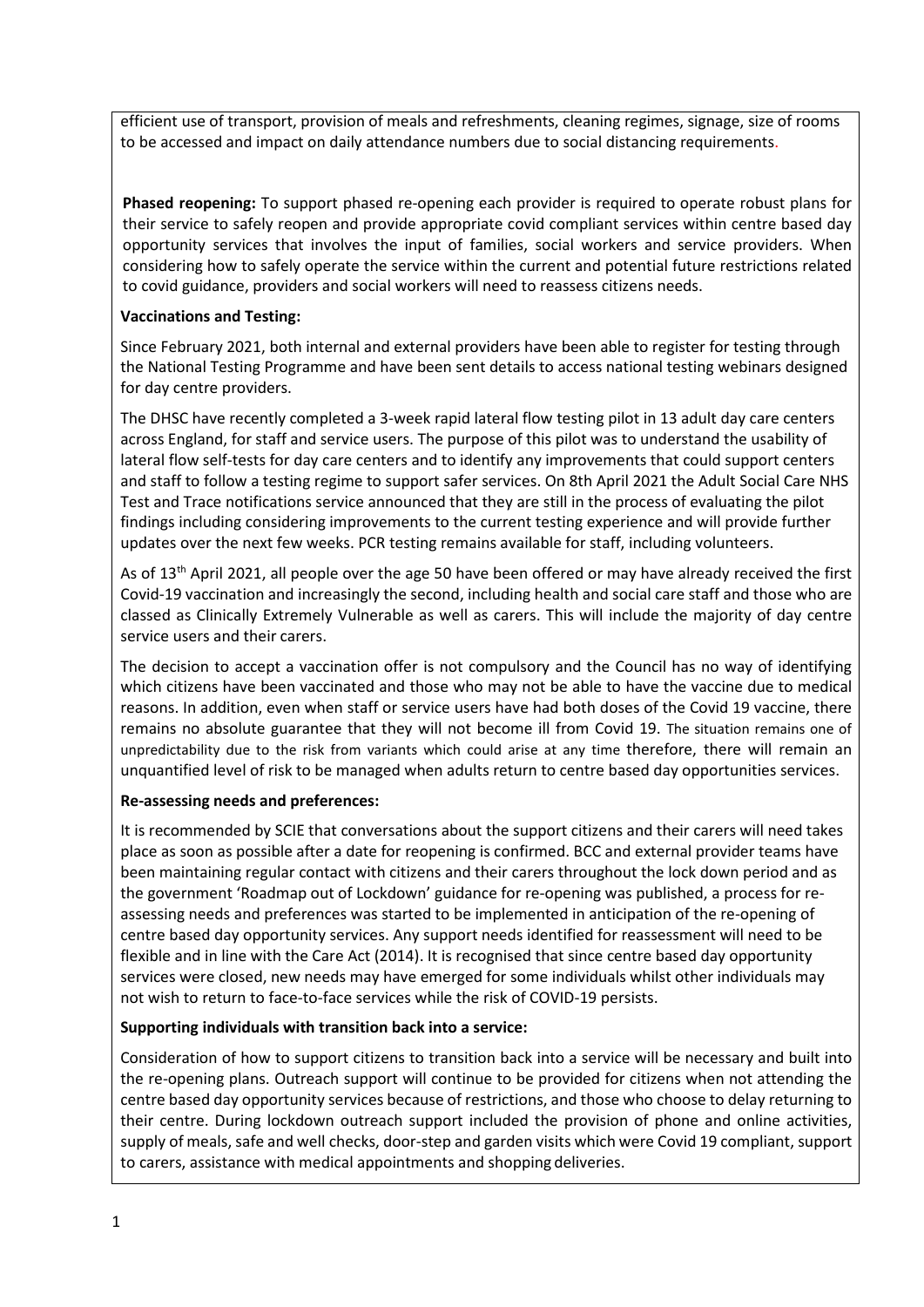### **Communication and engagement:**

All citizens using services and their families and carers, and key stakeholders will be kept informed of the plans for re-opening.

#### **2. Reason for Decision**

Since the closure of centre based day opportunity services in March 2020, insights gathered from cases where additional support has been required, feedback elicited from families and providers, as well as national reporting and research has shown significant increase in:

- reduced social interaction for citizens and carers
- poor physical and mental wellbeing of citizens and carers
- lack of cognitive stimulation for citizens
- breakdown of routines for citizens and carers
- self-harming behaviours of citizens
- aggressive and destructive behaviours by citizens
- fatigue, stress, lack of sleep for carers

As national restrictions ease, vaccinations are rolled out and testing remains available; it is an opportunity to start reopening centre based day opportunity services to support those citizens and carers who require this service and that have been impacted adversely, with a view to reducing, slowly and safely, the negative impacts of closure.

#### **3. Total Value of the decision and Budget Implication**

Day Opportunities services have an allocated baseline budget.

Client contributions, assessed in line with the statutory guidance on charging for care and support under the Care Act 2014, have been suspended since March 2020. It is not proposed to reintroduce charging until the reduced model of day care is assessed in terms of long-term impact.

The planned reopening will create some dual running costs and loss of income although it is currently forecast that this will be contained within existing Adult Social Care Budgets. This will be monitored as part of normal budget monitoring processes.

# **4. Any further risks / issues to note**

#### Risks:

- Delay to reopening will exacerbate further the adverse impacts listed in section 2 above.
- Risk of legal challenge if the Care Act 2014 and the Equality Act 2010 are not adhered to.
- Due to reduced capacity in buildings they will not be able to accommodate all those who have been assessed as needing centre based day opportunity services
- Birmingham is subject to further lock down measures

Mitigations:

• Continued use of infection control measures – social distancing, enhanced cleaning, use of PPE, reduced numbers in attendance